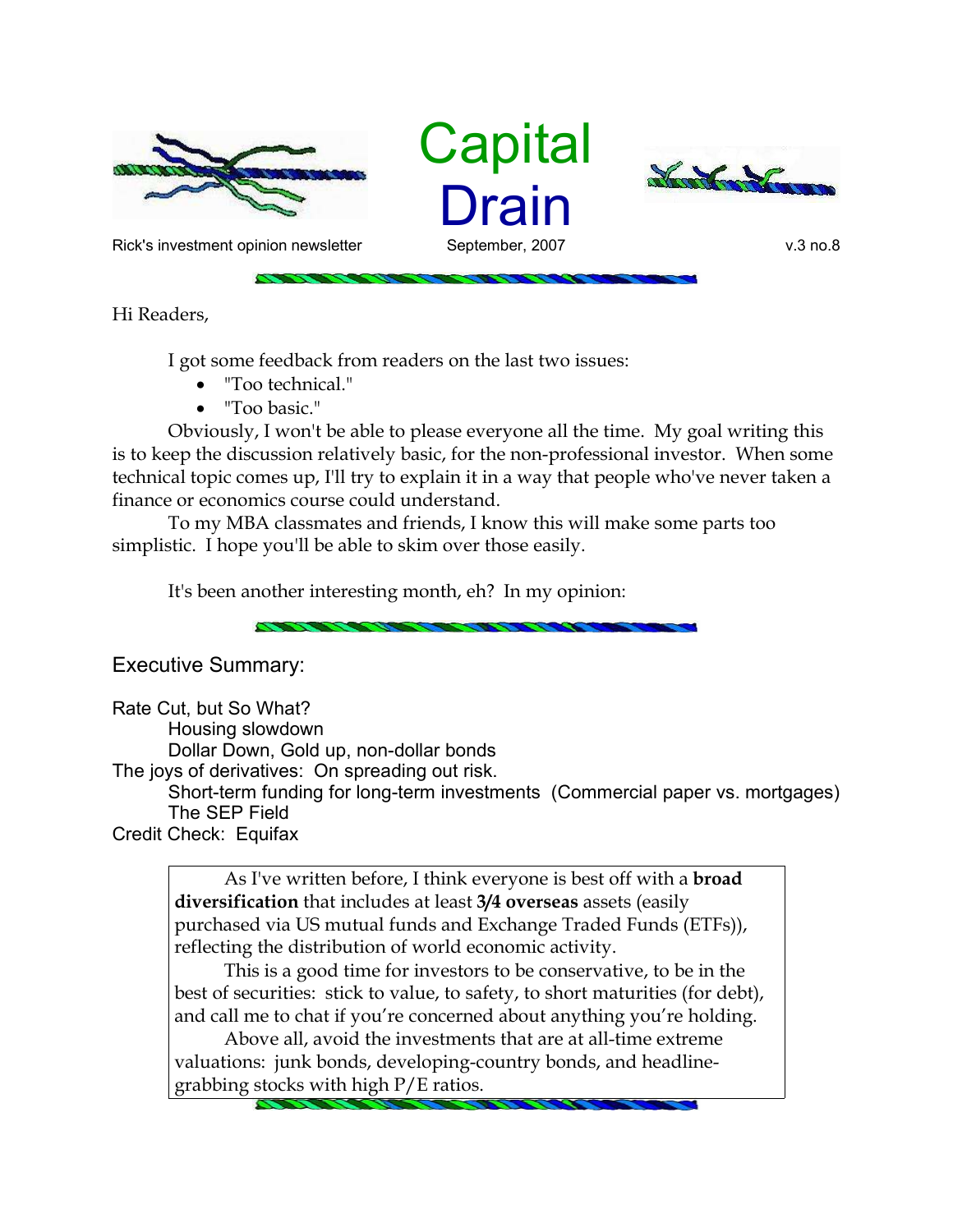## The Details:

"No chief investment officer is going to get fired for deciding to get out of hedge funds right now," Cedar Partners' Bonnefoy said. "You can always reinvest later on."<sup>1</sup>

OK, the Federal Reserve just cut interest rates half a percent. What is that going to accomplish?

First: what will it NOT accomplish?

Rates lower by half a percent will have negligible effect on the sub-prime mortgage mess. For the most part, those borrowers were so far overextended that it would take mortgage rate decreases of several whole percent to keep them afloat. The variable-rate mortgage rate resets will continue pushing thousands of weak borrowers into default over the next six months. Home prices are going to continue to slide, with only a modest new number of good-quality buyers taking advantage of the imminent lower mortgage rates.

Nor will lower rates fix the liquidity drought among short-term borrowers. The issue there isn't cost (of money) it's availability. Borrowers still have to earn the trust of lenders, by showing that the borrowers have not invested in overly-risky CDOs.

The Fed Rate drop is intended to show the capital markets that the Fed "feels their pain" and cares and wants to help. That's nice. From the Fed's point of view, though, the message is less cheery: the housing crunch is depressing the overall economy sufficiently that inflation is less scary than recession. Inflation is still hovering near (and above) the Fed's preferred maximum level, so presumably recession has become pretty scary.

The other immediate effect of the rate cut is that the dollar's fall relative to other currencies will certainly accelerate. Gold will probably continue rising, too. Housing, as I said, will keep falling. The bright spot is that the world-wide tide of rising central bank rates may be cresting, so bonds are becoming more attractive.

I don't mean to tell anyone how to invest their money, but my personal preferences are: non-US developed countries over developing countries or US. Bonds over stocks. The mutual fund PSAFX is good for non-US short-term bonds, and PFBDX is good for medium to longer-term. The exchange traded fund (essentially a mutual fund) EFA remains an easy way to buy world-diversified non-US high-quality stocks.

<sup>&</sup>lt;sup>1</sup> Svea Herbst-Bayliss, "Hedge fund losses prompt exits as deadline looms," <u>The Washington Post</u>, 14 Aug 2007, Reuters Group PLC, 14 Aug 2007

<sup>&</sup>lt;http://www.washingtonpost.com/wp-dyn/content/article/2007/08/14/AR2007081400182.html>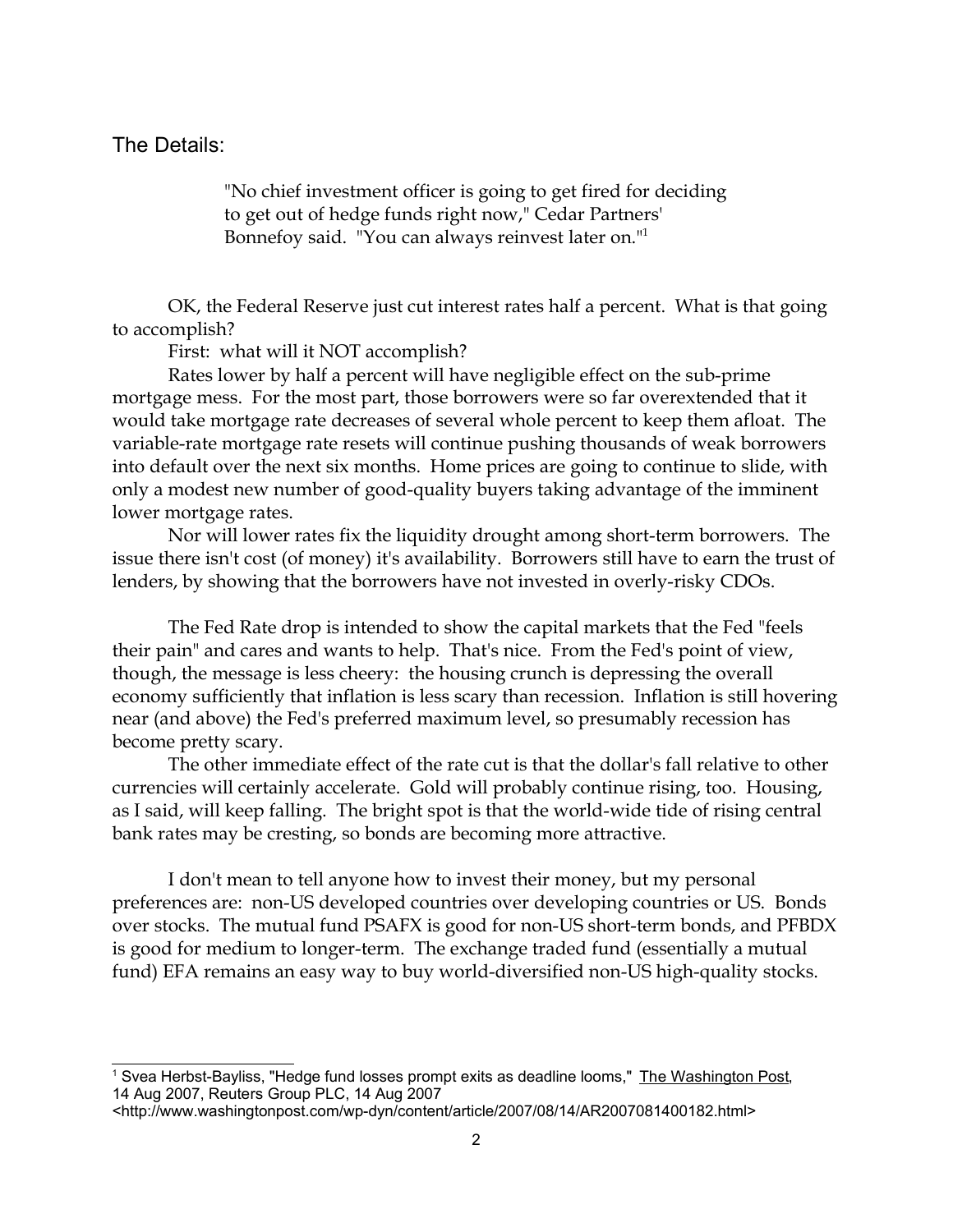One of the oft-cited advantages of using financial **derivatives** such as CDOs was that they "spread out the risk." The theory was that sophisticated rational financial companies (think hedge funds or investment banks) would each take just a small share of the risk, so that even if-- it could never happen, of course-- even if the investment climate turned bad, no one would be hurt much.

You've seen that things didn't turn out that way. You'll see more before this is over. What happened to the theory?

First, the basic see-saw of fear and greed. When the economy and the financial markets all look rosy, greed overcomes fear and investors believe they're "**Willing to take the risk**." What they were **not** was **willing to take a loss**. When bad news broke, many of those willing risk-takers took fright. In a heartbeat, a great herd stampeded from greed back to fear. Trying to un-take their risks, many investors were simultaneously trying to sell some of the same derivatives. The bottom dropped out from under the price, and now most of the investors are holding those risks, those derivatives, those losses, because they can't get rid of them.

Second, the risk was spread so well that no one knows where it all is. It even showed up in our money market mutual funds. Now healthy companies are eyeing each other with suspicion: "Are you healthy too, or one of the infected ones?"

On a normal day, companies with short-term excess cash lend it in the commercial paper market to other companies with a short-term cash shortfall. No big deal; everyone gets paid and no one gets hurt. But then, when it turns out that you might not get paid... fear, and a withdrawal from inter-company lending.

Third, a surprising number of companies were "cleverly" playing the interest-rate spread between long-term relatively risky debt and short-term supposedly risk-free debt. The long-term debt earns higher rates, so these companies pocketed the difference, until... they couldn't get the short-term loans anymore.

This is essentially what banks do. Picture Jimmy Stewart, explaining banking to the mob trying to withdraw their deposits. Government backstops like the FDIC and the Federal Reserve Bank were created specifically to make it safe for depositors to trust banks. The problem is that the clever companies weren't banks, and there is no such easy backstop for them. When the risk of their long-term loans became apparent, they were suddenly unable to renew their short-term borrowing.

Fourth, there was the SEP Field. That's not a technical financial term; it's from The Hitchhiker's Guide to the Galaxy. When danger threatened, they'd switch on The SEP Field: Someone Else's Problem. It didn't make the situation any less dangerous, but it allowed everyone to stop worrying. It became Someone Else's Problem.

That's a good analog to what went on evaluating some of this bad debt. Lenders gave money to unsuitable home-buyers and lots of junk-bond-supported financial deals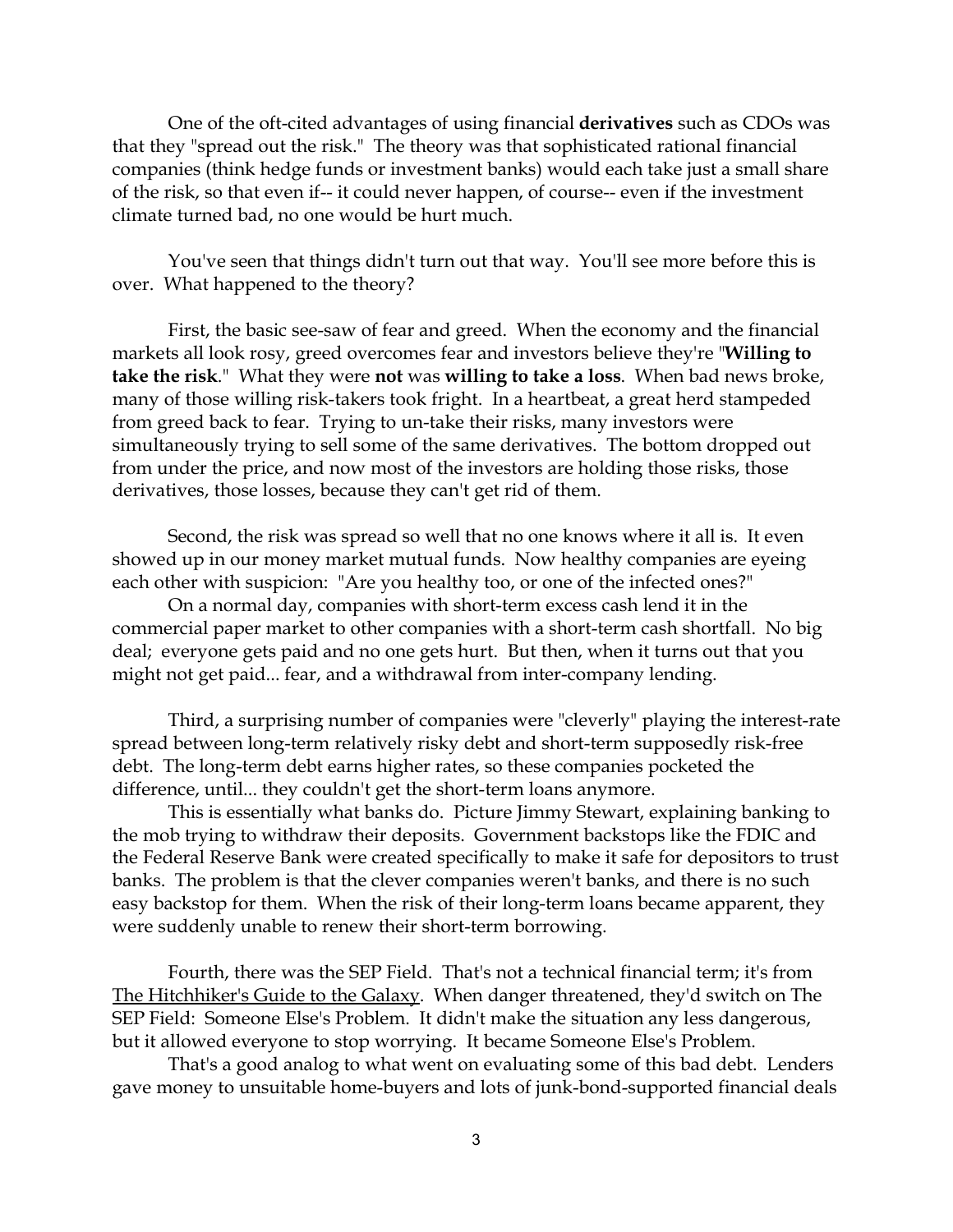(which are yet to blow up, but a recession will change that) knowing that the loans would be sold off and securitized as CDOs. SEP. The rating agencies gave the CDOs high ratings, but claim that's "just an opinion" (it's the sole source of their commercial activity and income) and that they assumed buyers would do their own investigation. SEP. The CDO buyers assumed that the rating agencies meant what the ratings said, and likely also assumed that lenders were using the same good fiduciary sense they'd used over the past 30 years. SEP.

Suddenly, the purchasers of those CDOs learned that it was so their problem. The banks and others who lent to those purchasers learned that is was their problem. And so on, so there was and is a big problem with liquidity, as I described last month.

It's time again to check your **credit report. It's free**, once per year per credit agency, to get a copy of your report. Since there are three agencies, that means that you can go to one agency every four months.

This month I'll go through the **step-by-step instructions to visit Equifax**.

- o Go to https://www.annualcreditreport.com
- o Where it says "Start here," select your state and press "Request Report"
- o Fill out the online secure (https) form, then click Next
- o Select Equifax, the click Next
- o click Next again
- o Now at the Equifax site, confirm the info shown and click "Continue"
- o Answer their security questions (usually asking you to confirm that you know some info about one of your accounts) then click "Continue"
- o Click "No thanks, I don't want my score." It costs \$8 if you do want it. What we're getting is the free report.
- o Now on Equifax Step 2 of 3, check to be sure none of the "Limited offers" is selected. Click "Submit"
- o Now on Equifax Step 3 of 3,
	- **make a note of the transaction code, <b>FACTnnnnnnnn** where n is a digit. You can use this to review the report anytime in the next 30 days.
	- halfway down the page where it says "Product," click "view my product"
	- You should also get an email from them, with a link to view this report.
- o When you get the report, click on 'Print Credit Report' in the left column. This gives you all the info on one page.
- o Read through the report for anything suspicious. You don't need to be sure it's up to date, or that the outstanding balances are precisely correct; just be sure there are no accounts you never had, no unpaid balances you know you paid, etc.
- o Save a copy so you can compare it from year to year.

**DO** try this at home! (NOW) It takes less time to do than it took to write this.